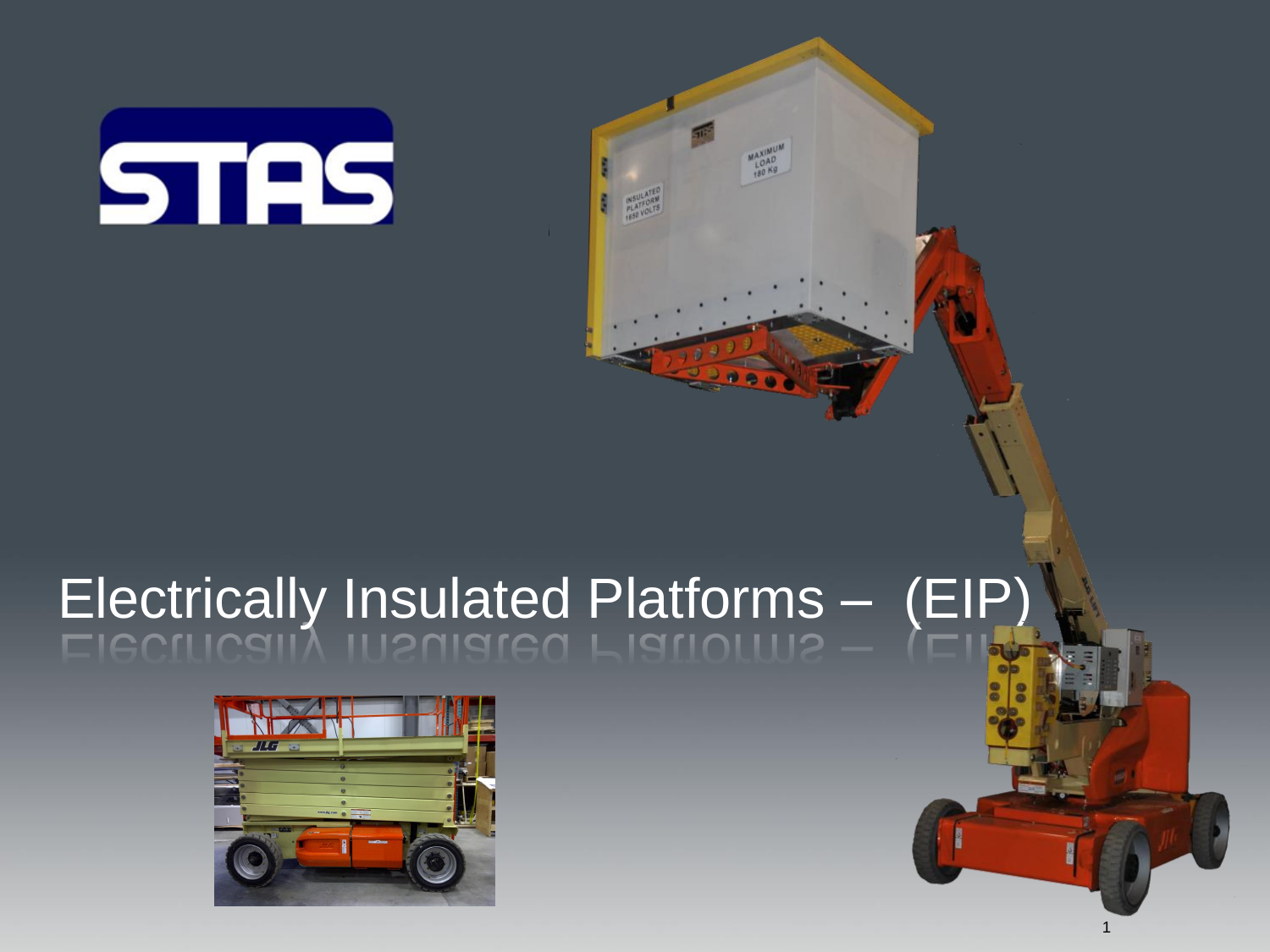#### What are EIP's / Electrically Insulated Platforms?

- Manlift specifically adapted to be used in the potrooms of aluminium smelters.
- Eliminate electrical hazards by preventing the circulation of an electric current between the platform and the ground.
- ◆ Two different types are available :
	- Articlulating Manlift Type
	- $\checkmark$  Scissor Lift Type





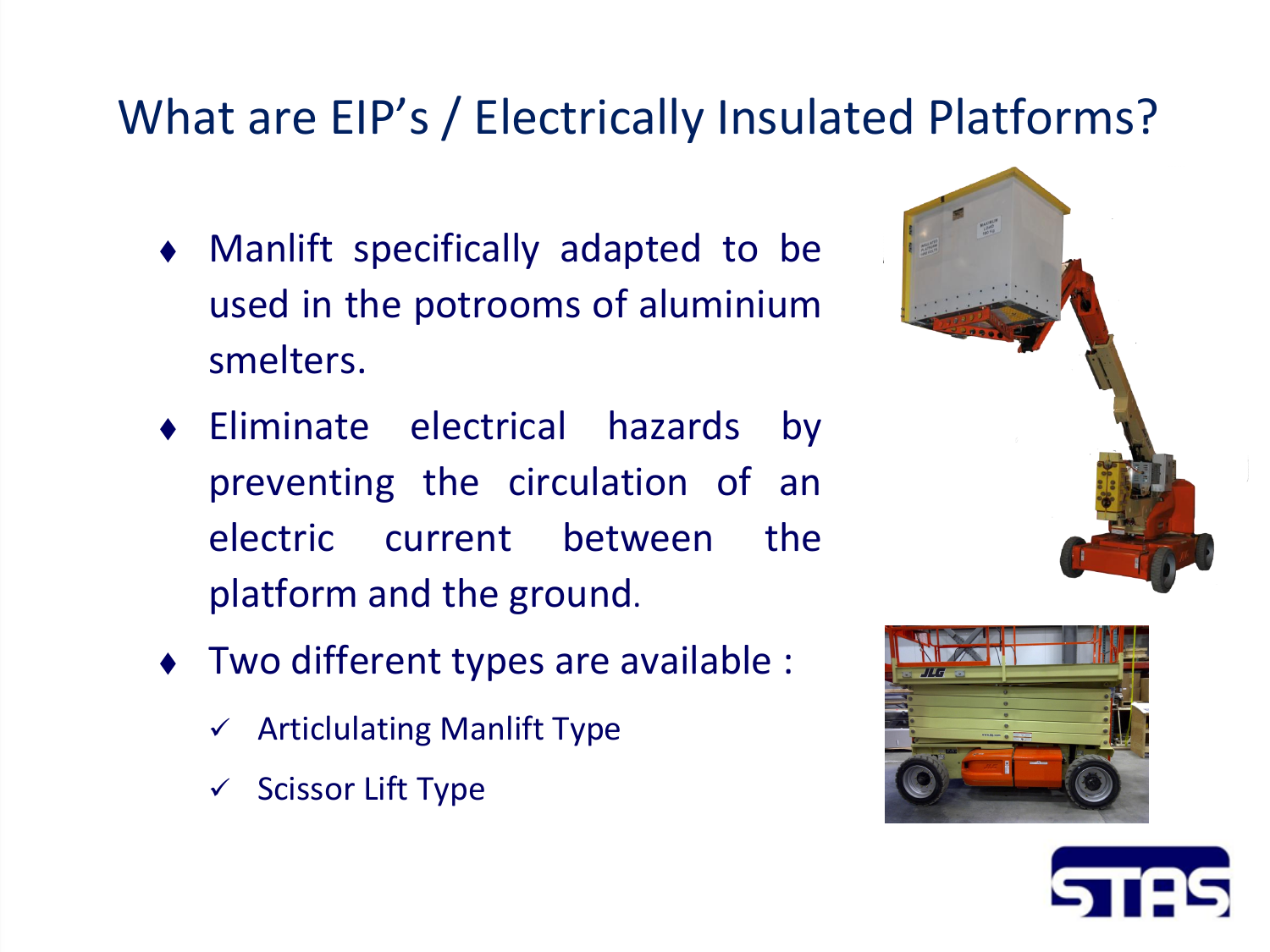### EIP / Electrically Insulated Platform

#### **Compare to commercial manlift, STAS EIP's includes the following:**

- Complete Electrical Insulation of control circuits.
- Insulation of the hydraulic components.
- Three levels of electrical-mechanical insulation.
	- $\checkmark$  the platform,
	- $\checkmark$  the main boom or the scissor lift,
	- $\checkmark$  the wheels.
- Magnetic shielding for operation in the high magnetic field in potrooms.



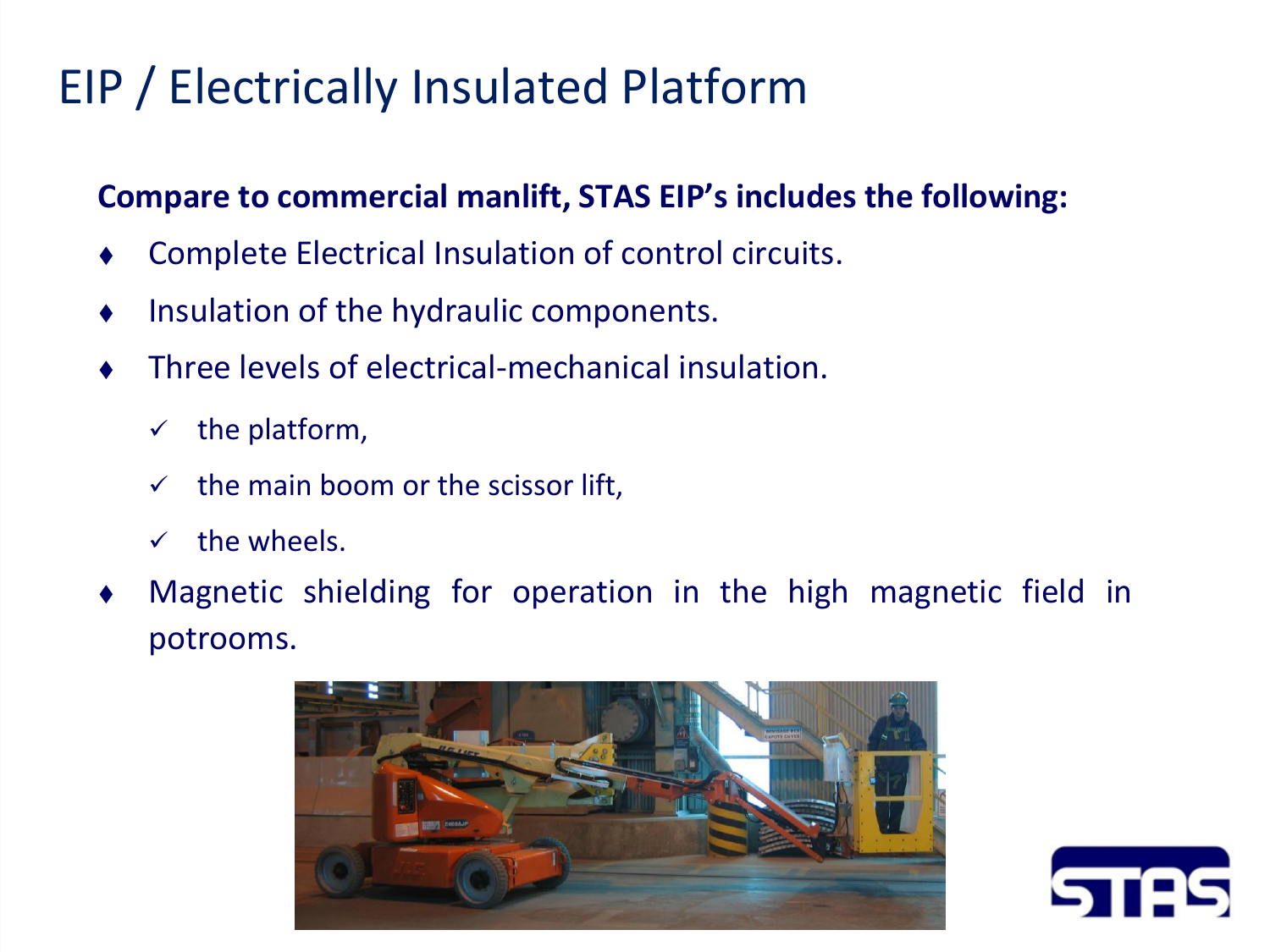#### Modifications to articulated lifts

Replacement of original basket

> **Electrical** insulation of articulation

Use of tires providing electrical Insulation

> Replacement of hydraulic hoses for dielectric capability and oil compatibility

Addition of various components for electrical insulation of electrical circuit

Addition of a control panel for detection of electrical insulation (RISS)

> Addition of magnetic shields on parts affected by magnetic fields

Replacement of hydraulic oil by fire retardant oil

TAS

CONFIDENTIAL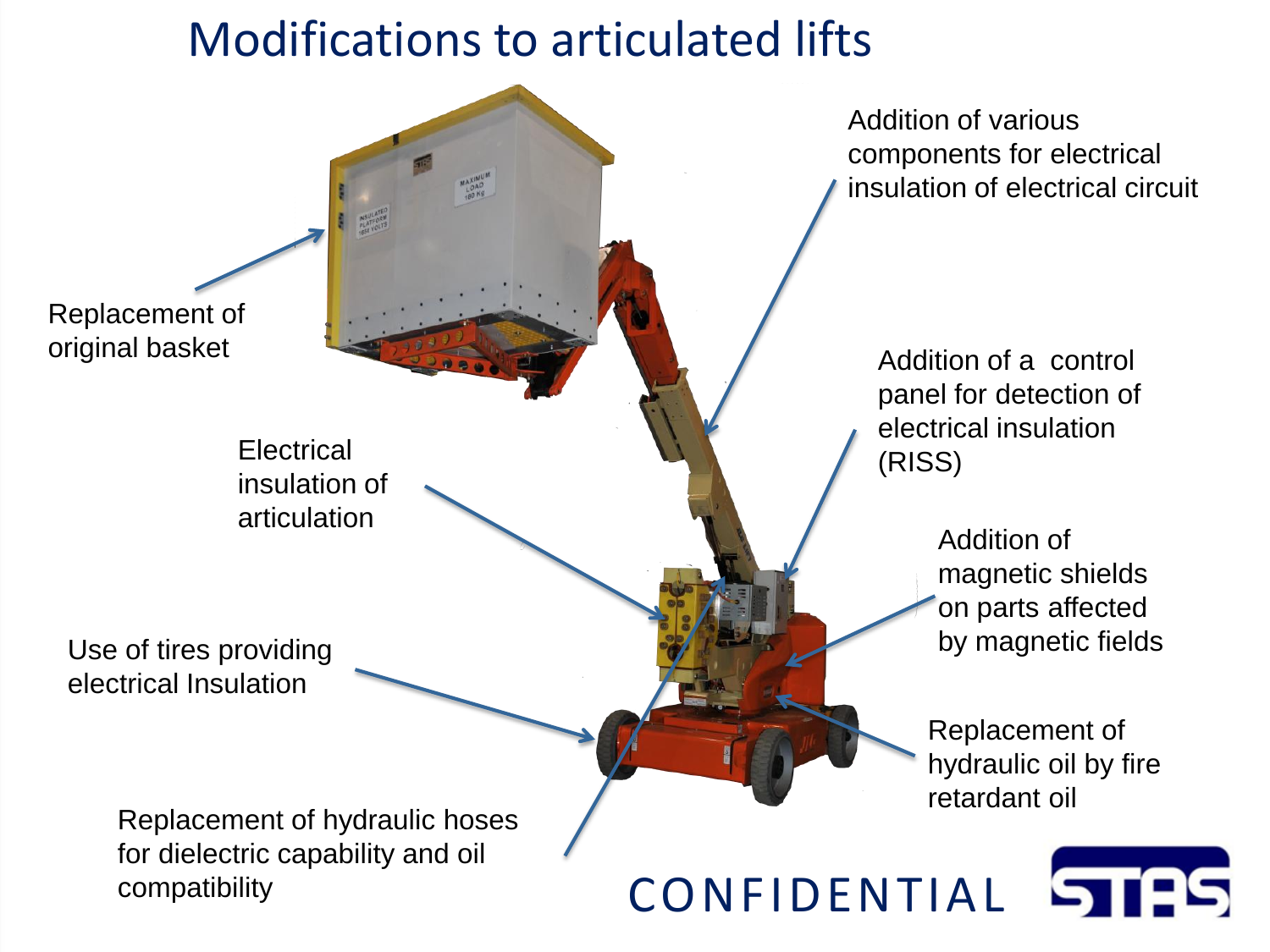#### Modifications to scissor lifts

Addition of a control panel for detection of electrical insulation

Replacement of hydraulic hoses for dielectric capability and oil compatibility



Addition of magnetic shields around parts affected by magnetic fields – hydraulic pump

– solenoid valves

CONFIDENTIAL

Addition of dielectric padding around the platform

Addition of electrical insulating material between platform and cart

Use of tires providing electrical Insulation

Replacement of hydraulic oil by fire retardant oil

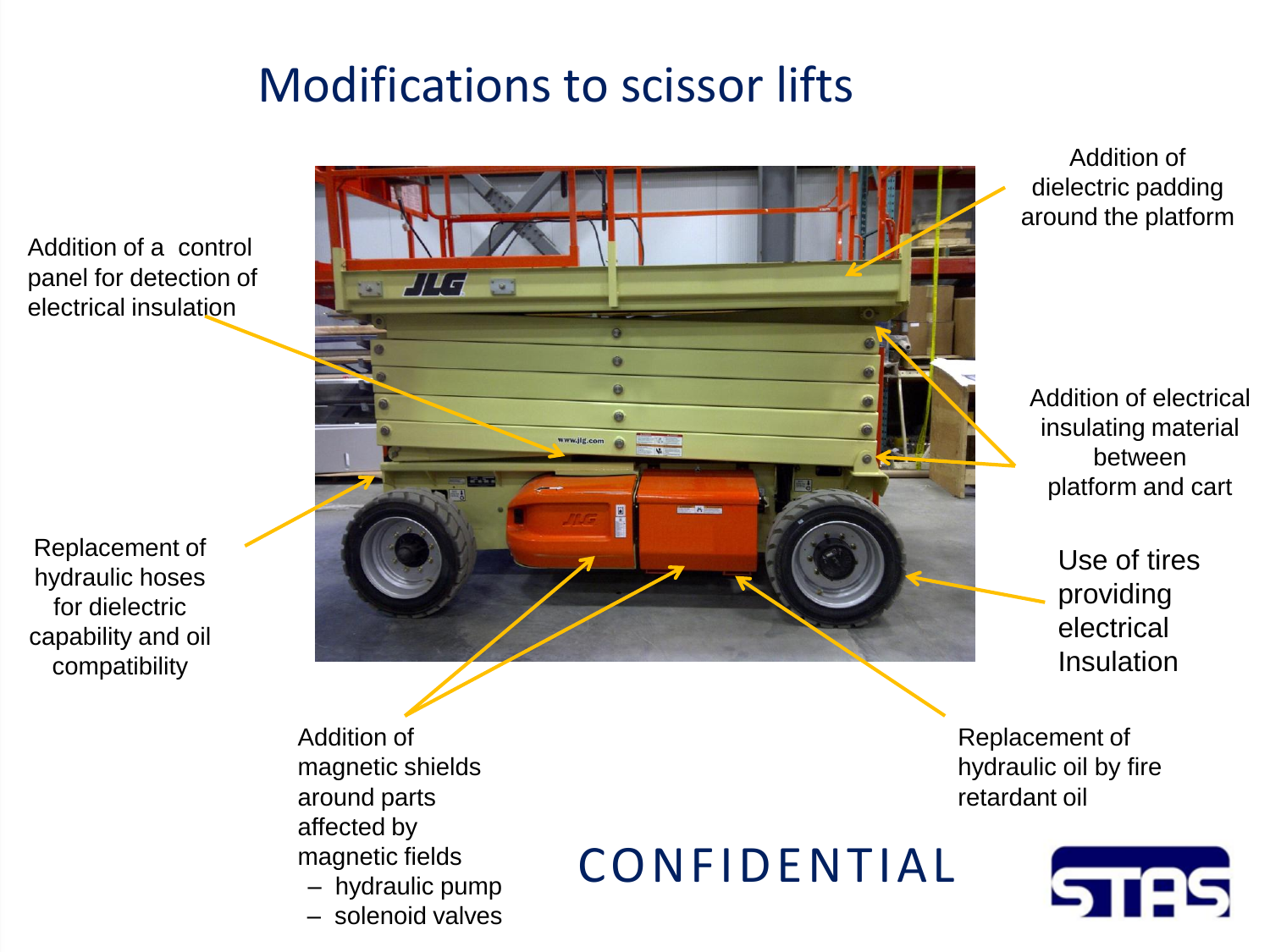#### EIP - STAS exclusive feature – RISS System

- STAS' RISS system (Realtime Insulation Supervisory System) is offered as an option and provides specific alarm to the operator.
- With the RISS : electrical insulation is validated in real time
	- $\checkmark$  If an insulation fault occurs on one level,
		- ◊ The platform operator is still protected against electrical shocks.
		- ◊ The operator is immediately informed by an alarm.
		- ◊ The operator will be able to return to a safe position with the platform.
		- ◊ The platform will need inspection / repair.



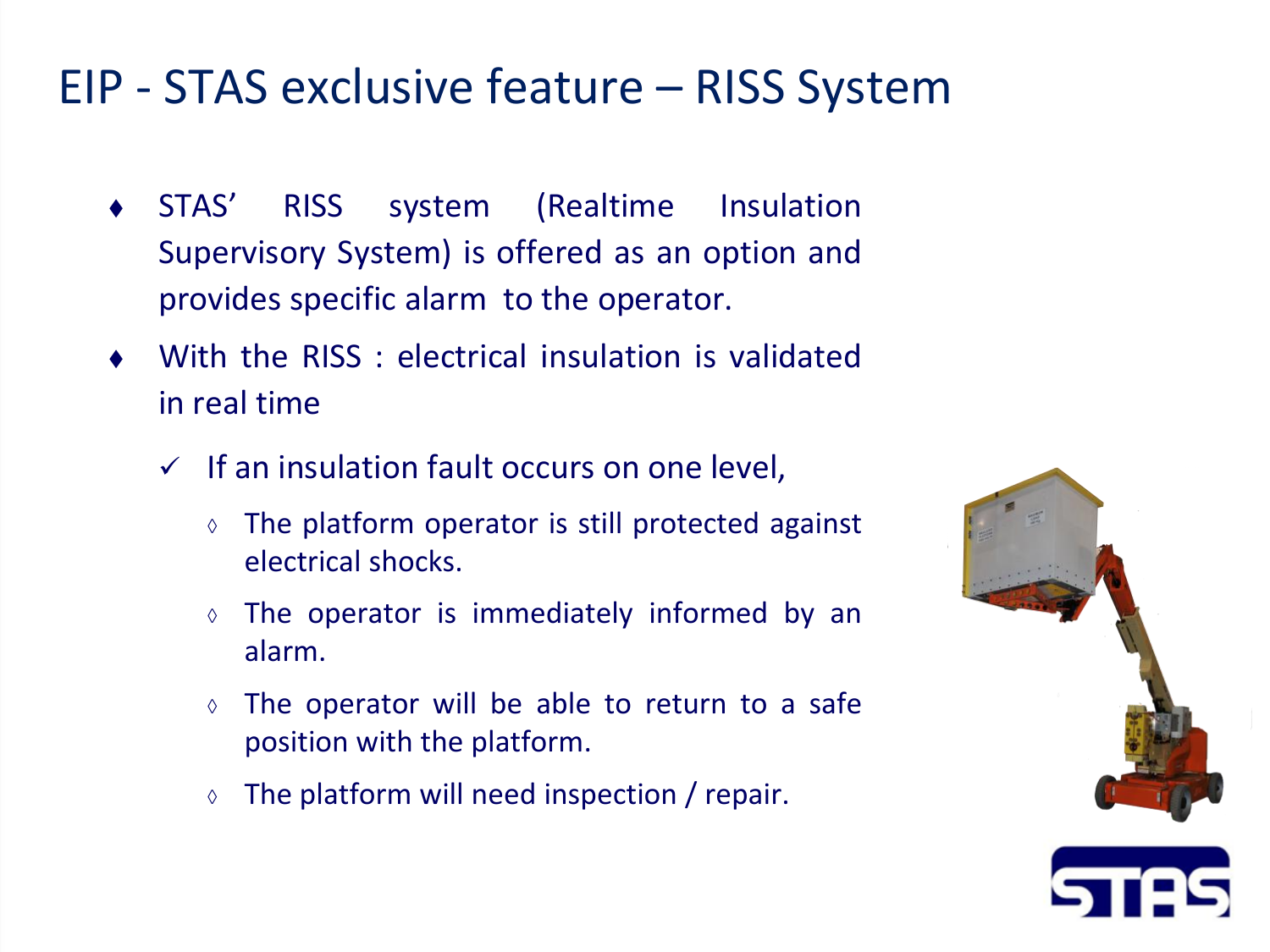#### Reasons to use STAS' EIP

- Equipment specifically adapted to the potroom conditions.
- ◆ Best operator protection for potroom utilisation.
- Exclusive STAS Realtime Insulation Supervision System (not available from other supplier)
- Proven Technology